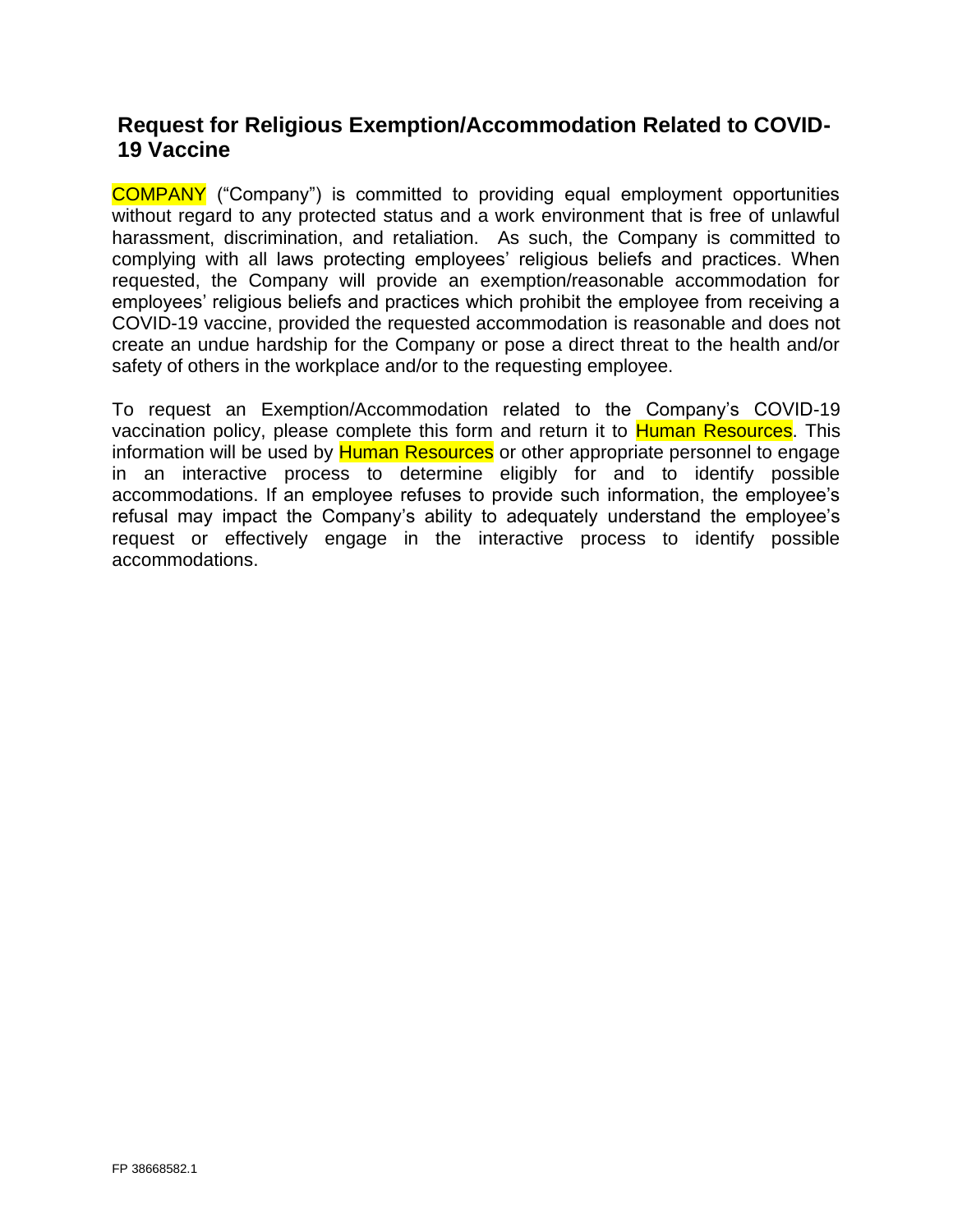## *Part 1 – To Be Completed by Employee:*

**Name: \_\_\_\_\_\_\_\_\_\_\_\_\_\_\_\_\_\_\_\_\_\_\_\_\_\_\_\_\_\_\_\_\_\_\_\_\_\_\_\_\_\_\_\_\_\_\_\_\_\_\_\_**

**Date of Request: \_\_\_\_\_\_\_\_\_\_\_\_\_\_\_\_\_\_\_\_\_\_\_\_\_\_\_\_\_\_\_\_\_\_\_\_\_\_\_\_\_\_\_**

**Please explain below why you are requesting an Exemption/Accommodation:** 

In some cases, the Company will need to obtain additional information and/or documentation about your religious practice(s) or belief(s). We may need to discuss the nature of your religious belief(s), practice(s) and accommodation with your religion's spiritual leader (if applicable) or religious scholars to address your request for an exception.

**If requested, can you provide documentation to support your belief(s) and need for an accommodation? \_\_\_\_\_\_\_ Yes \_\_\_\_\_\_ No**

**If no, please explain why:**

## **Verification and Accuracy**

**I verify that the information I am submitting in support of my request for an accommodation is complete and accurate to the best of my knowledge, and I understand that any intentional misrepresentation contained in this request may result in disciplinary action.**

**I also understand that my request for an accommodation may not be granted if it is not reasonable, if it poses a direct threat to the health and/or safety of others in the workplace and/or to me, or if it creates an undue hardship on the Company.**

Signature:  $\Box$ 

Date:  $\Box$ 

Print Name: **Example 20** and 20 and 20 and 20 and 20 and 20 and 20 and 20 and 20 and 20 and 20 and 20 and 20 and 20 and 20 and 20 and 20 and 20 and 20 and 20 and 20 and 20 and 20 and 20 and 20 and 20 and 20 and 20 and 20 a